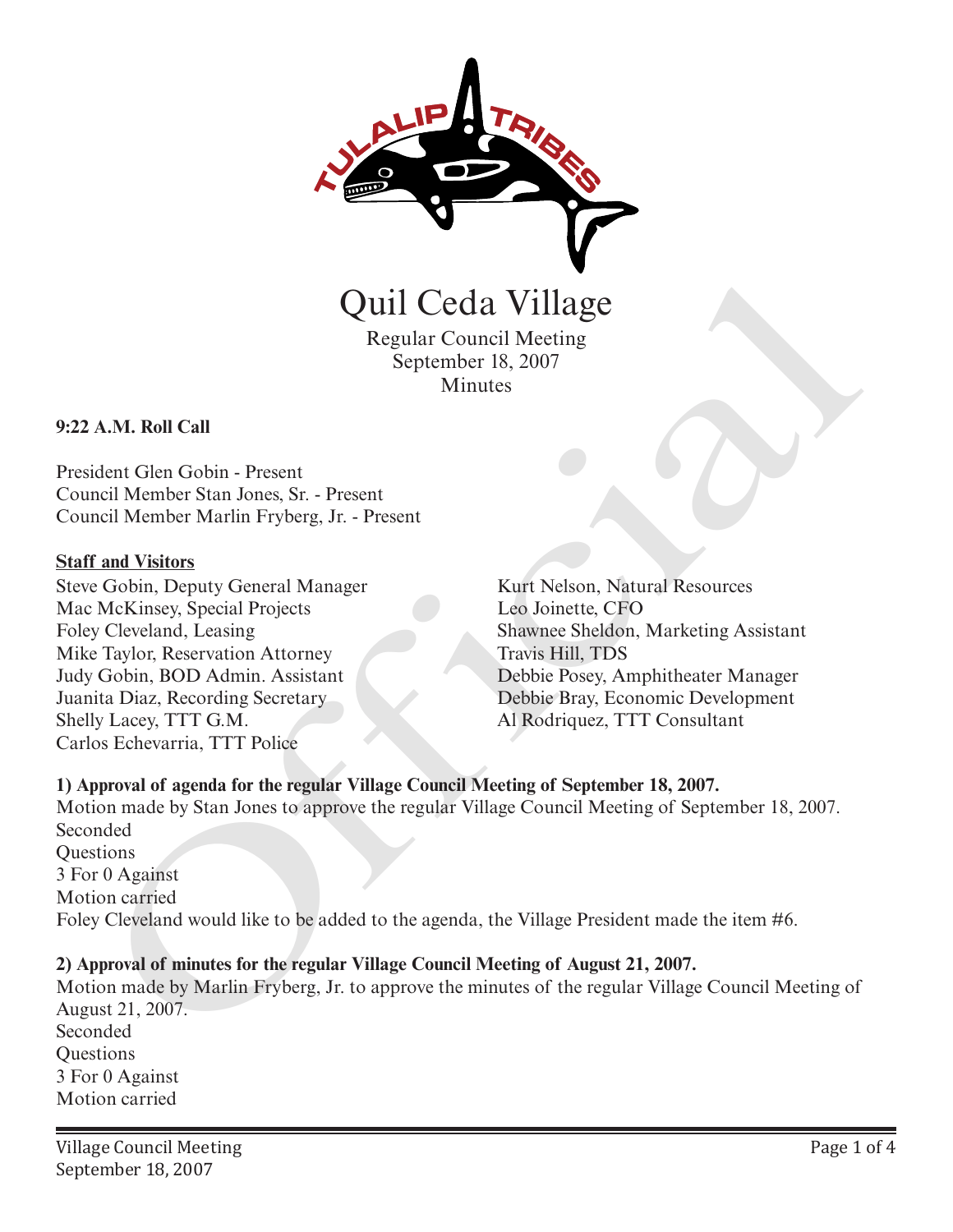**3) 116th Street Culvert Replacement Project-WSDOT Value Engineering and Cost Assessment Review** Discussion: Happy Longfellow, Glen Gobin, Debbie Bray, Foley Cleveland, Edward (Gibson), Stan Jones, Sr., Steve Gobin

The Study was completed on phase 2. A hand out was given on the results. The consultants showed a Power Point presentation. Parametrix would like the recommendations of Village Council. Staff and consultants found a way to create minimal disruption to the culverts. Is there going to be Jack and boring, or tearing up the Culvert? Parametrix found a way to cover the culverts, bridge them, not interrupt the stream; this would allow the construction without closing the lanes down. Is this within the QCV boundaries? Staff is working with the County. An analysis has been done for the traffic impact. How is the customer going to switch lanes? The one lane already in place would be kept, from the traffic going west. Parametrix came to the conclusion that it will not be worse than what it was before the Quil Ceda Blvd. extension was done. Losing the right turn would not impact. A right hand turn would be allowable, with a shared lane. The left turn into Donna's would be retained. The same delay would still be the same. The signal at 34th has been removed. The total delay will be enhanced back to what it was before phase 1. State Avenue has been improved with this phasing. Traffic now is minimal. The culvert can now be done. Discussion has been made to drop the speed down to 30 mph. The detour will be 6 weeks. The duration of the work will be 6 weeks for the north lanes, and 6 weeks for the south. There would be total of 3 months work-conservatively. The work will begin in February. One of the recommendations that was made was to pre-order the culvert, so that the materials would be onsite, and done by time the hotel is completed. This will maintain the level of service to our customers. This kind of delay would be normal work done on a non-reservation road. Parametrix designed for up to a 30 year projection. The park and ride has been shut down for this construction. The new numbers in the packet have been change since the first presentation. They allocate the price to the risk. The estimate is done on a worse case analysis. The order is to order the Culvert, and to start work by February. The work could be done by May 1st. There could be some disruption with the jack and bore installation. There would be shoulder closer. The Village Council recommendations are to touch basis with the Casino President. Any formal action would come from the full BOD. e Curver? Parametriv chana a way to eave the curvers, bringe then, not intervirginal that seem a distribution without closing the lanes down. It shis within the QCV boundaries? Staff in the Curver, Am analysis has been don

## **4) Comments and Recommendations: Parametrix and Gibson Traffic**

Discussed with item #3

# **5) Police Report**

Discussion: Carlos Echevarria, Debbie Bray, Glen Gobin, Happy Longfellow, Ed (Gibson), Marlin Fryberg, Jr, Stan Jones, Sr., Ed (Gibson), Steve Gobin, Shelly Lacey

The Police Department has been working with Chelsea Mall on car thefts. Staff's recommendation to the Mall was to recommend the customers to lock doors, and hide merchandise. There have been 7 drug seizures within the Village boundaries. There have been 400 reports for the Casino parking lot. Within the last 2 months there have been 2 accidents. Barricades along the freeway could help prevent traffic from coming into the Village. WSDOT has proposed to insert barricade along the freeway. The design could be done and brought to the BOD by 2008. Are there barricades along other Mall areas? WSDOT standard procedures could be bob wire and chain link fencing. A documented accident history would need to be presented. A detour should be created so that in case of an incident the businesses would not be interrupted. A pro op team should be created to help prevent the car thefts. We do not have the man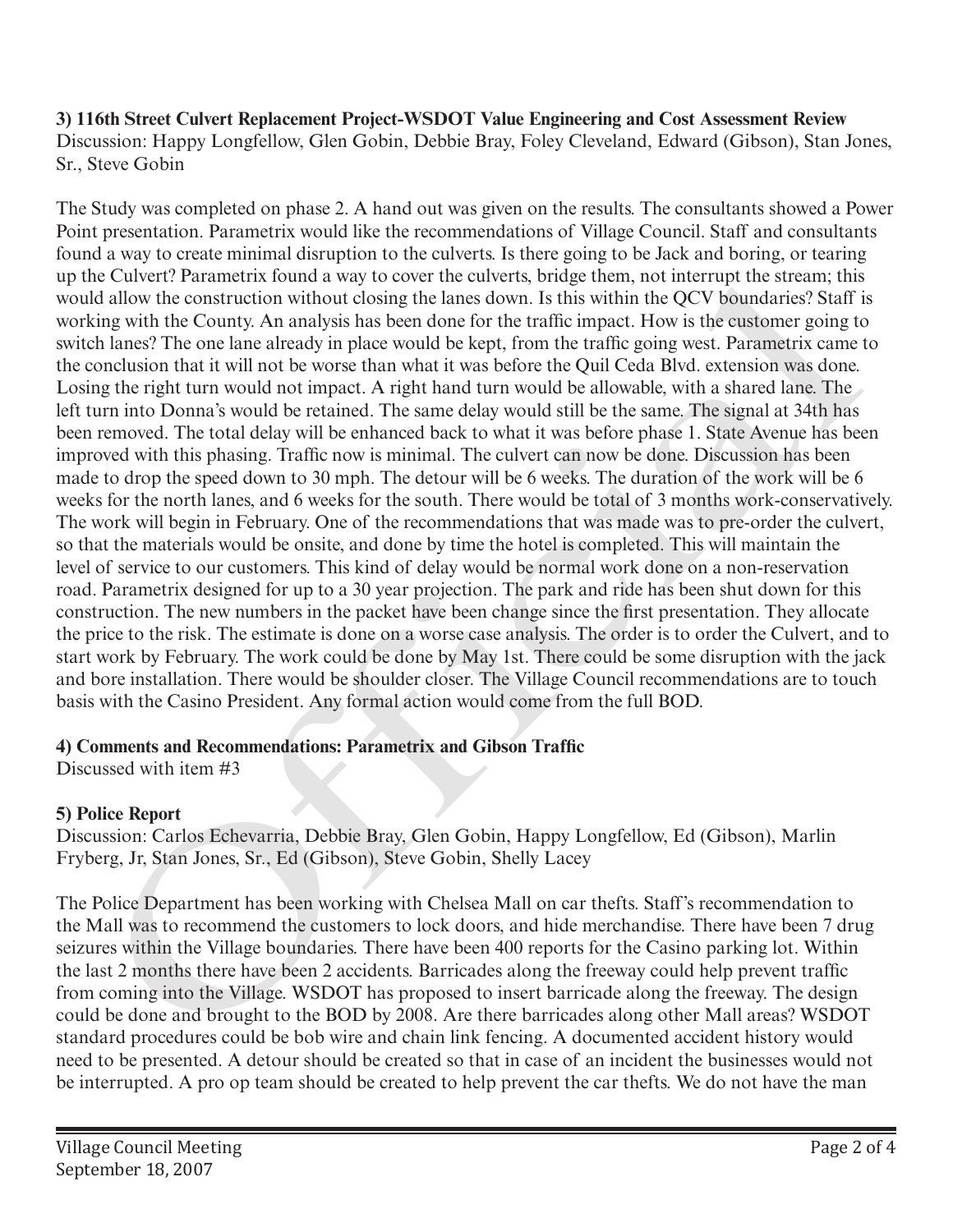power or the budget, this needs to be further discussed. Staff and the Council also need to further discuss if there will be a Police department for Quil Ceda Village. How many police do we need for the Village? Currently staffed at 4, we need to advertise for a 5th. A total of 8 would sufficiently work.

Wal-mart is losing approximately \$1M from theft on a yearly basis. Marlin raised the issue of a crash data control individual who would monitor crash accident data on County Roads and WSDOT owned Right of Way road areas. The budget will need to be done by December. The police substation has been discussed. We need to thoroughly evaluate what our needs are. The calculations need to be done by the next 30 days so that we can bring it to the Village Council. Police staff will meet with Quil Ceda Village staff to implement the budget for the proposed substation/police department for Quil Ceda Village. There are vehicles available for additional staff, if brought on. Auto maintenance now takes care of the status of the tribal owned vehicles. There needs to be an understanding of the funds available and brought forward to the next Village Council meeting. Tribal wide we need to deal with the traffic data and how it gets integrated with the county. The County needs to recognize the problems on 27th Avenue N.E. The tribe needs an MOU to deal with this issue. The Tribe has officers that could deal with traffic if the proper training was given. A substation would be great for the Village, not a division. Staff thanks Sgt. Echevarria for the assistance with the non-profit walks. The police make sure the pedestrians are safe. isses.<br>The need to thorology we want our heats are. The calculations need to be adone to the<br>document the budget for the proposed substation/police department for Quil Cedu Village. This<br>chirds swallable for additional sta

### **QCV Administration**

# **6) Motion made by Marlin Fryberg, Jr. to approve Resolution No. 2007-021 approving the transfer of Tax Revenue from US Bank Tax Account to Quil Ceda Village First Heritage General Fund Account in the amount of \$1,254,829.07**

Seconded

Questions: This needs to be approved in a separate approval; the report will be brought forward to Village Council. These funds are for the remainder of the 07 budget

2 For 0 Against Motion carried.

### **Amphitheatre**

### **7) Update-FYI**

Discussion: Debbie Posey, Steve Gobin, Glen Gobin, Stan Jones, Sr.,

The season is closed. There is a problem with accommodating the women's bathrooms. We will need to address this at some point. Staff is looking at doing better signage for the next season. There are water, sewer and electrical needs to be addressed for the site. Some improvements need to be made once the hotel is in place. One million dollars in ticket sales were made. Offers for next year have been presented to staff. There were a number of things that were supposed to happen that have been placed on hold due to the budget.

### **Tulalip Data Services**

### **8) TDS Building Update**

Discussion: Travis Hill, Debbie Bray, Glen Gobin